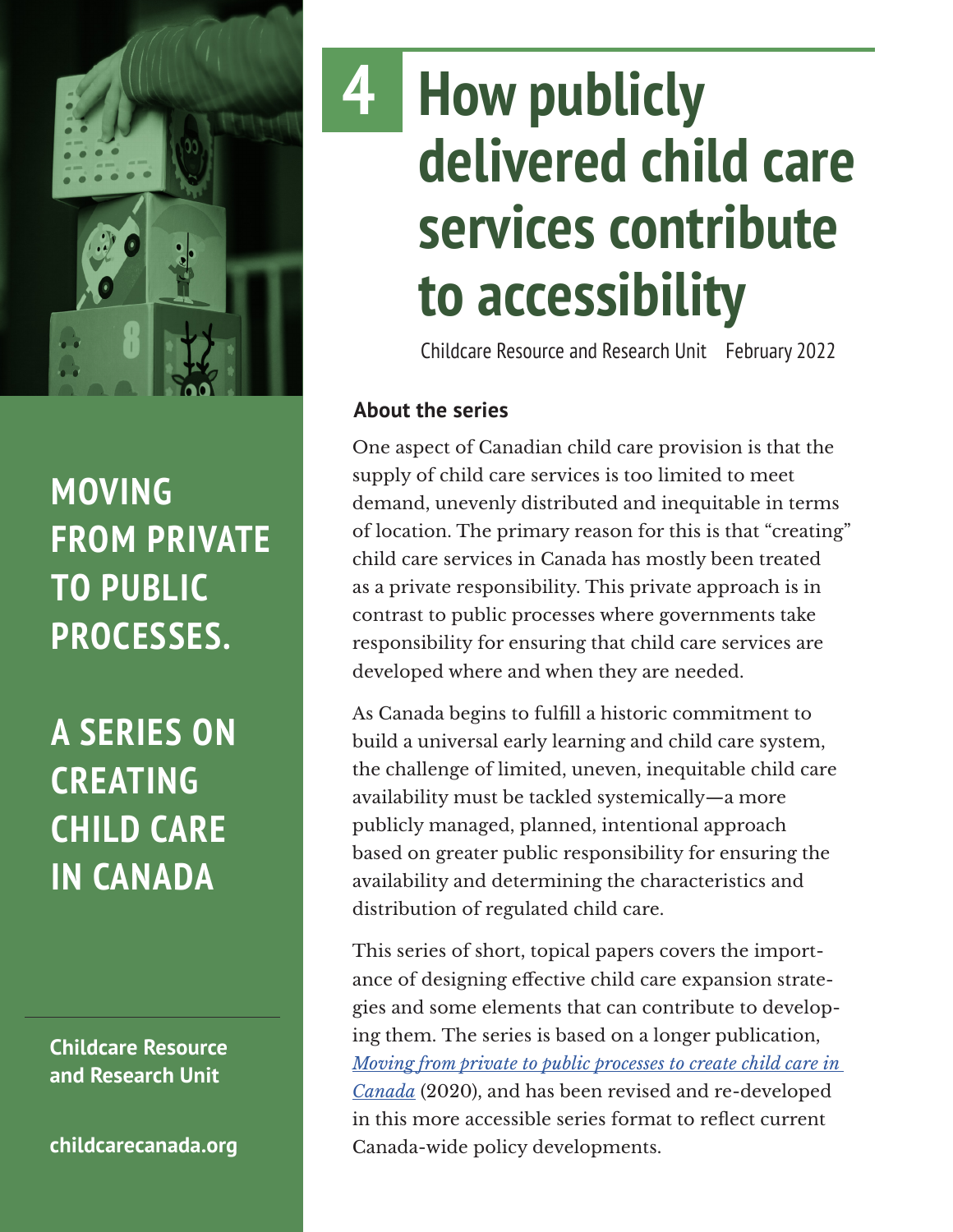#### **What's the issue?**

There is little doubt that the private initiatives Canada relies on to create child care services fail to meet the need. As a result, there are too few child care services to meet families' needs in all regions in Canada. This paper focuses on one of the roles played by local level governments in child care in many countries and to a smaller extent in several Canadian provinces: delivering public child care services. It offers an exploration of how public delivery of child care by local government entities can be a significant tool for increasing service availability and equity.

#### *What is publicly delivered child care?*

Publicly delivered child care services are operated $^1$  directly by a public government body such as a municipality or school board rather than by a private non-profit or private for-profit entity. $^2$  A City of Vancouver report defines public child care delivery as:

services operated directly by local or senior government agencies, such as school districts, municipalities, regional districts or public health authorities. The public agency holds the operating license and directly delivers the service to the community. Employees delivering the service are considered public employees. Public delivery contrasts with a non-profit delivery model, whereby the entity to hold the operating license and deliver a service is a non-profit organization. Employees delivering the service are considered employees of the non-profit operator (Gautreaux, 2019: 3).

<sup>1</sup> In Canada, which uses a licensing, or permit system for child care services, "operating directly" assumes that the licensee or license holder is a government body such as a municipality or school board.

<sup>2</sup> This definition of publicly delivered child care does not include ECEC services such as Canadian kindergarten or French ecoles maternelles, also programs for children under elementary school age, that are part of public education systems.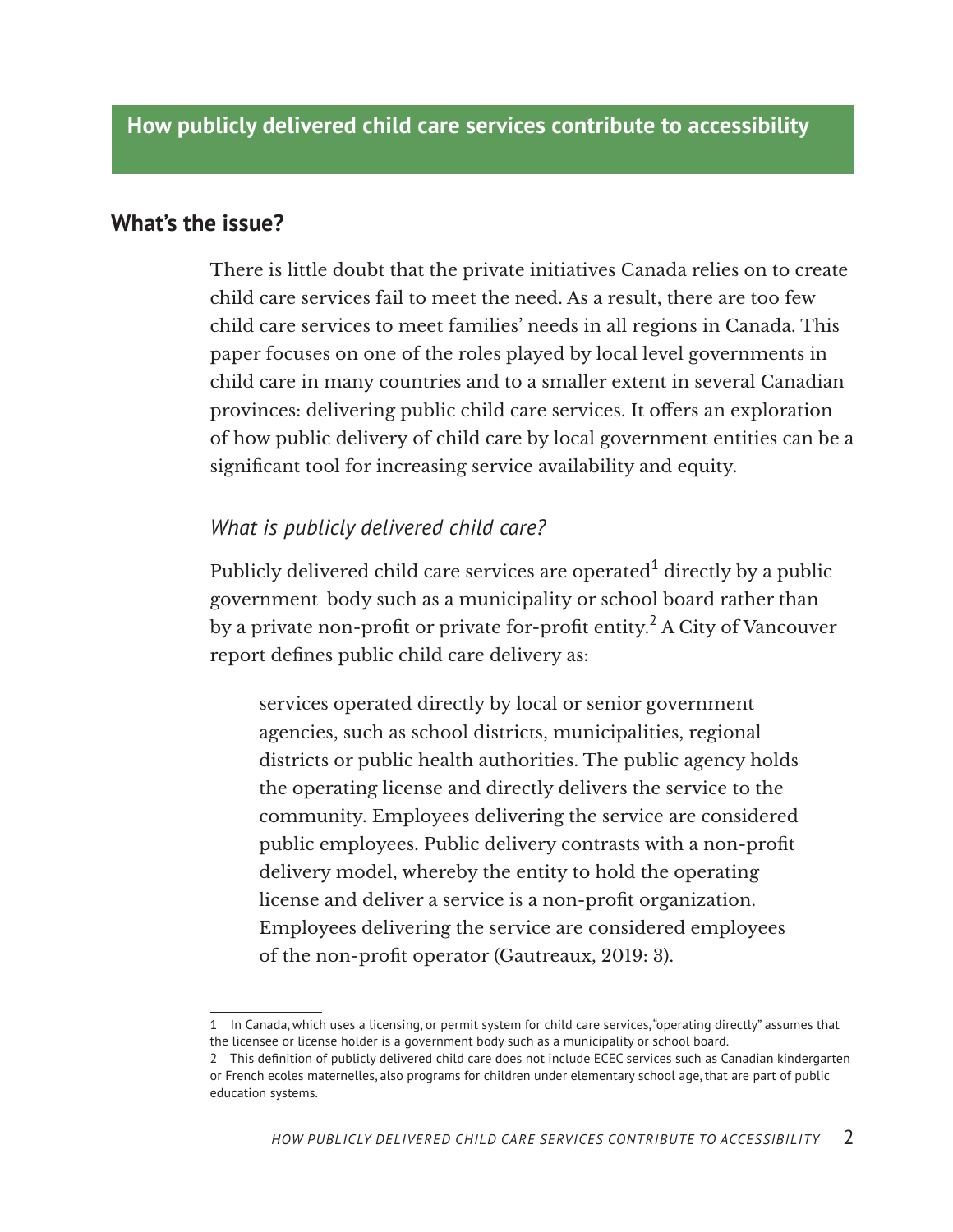In many European countries, most, or many child care services are publicly delivered, meaning that a public entity, usually the municipality, is the operator, or owner. This is the case in Sweden, Norway, Finland, Iceland, Denmark, France, Slovenia and others, although typically these countries also have at least a small number of private non-profit and for-profit services.

By contrast, in other countries (often those typically defined as liberal democratic, with more market-oriented welfare regimes), child care is mostly privately delivered. $^3$  None of these countries—the United States, the UK, Australia, Ireland and Canada—that mostly rely on private child care delivery have evolved well-developed ELCC systems (Organisation for Economic Cooperation and Development, 2001, 2006). Gautreaux, writing on municipal child care in British Columbia observes that "research indicates that public delivery of child care (childcare operated directly by local or senior government agencies) is one necessary component of achieving a system of universal child care" (Gautreaux, 2019: 1).

In addition to publicly delivered child care that fits this description, many countries also have publicly delivered ELCC programs for children younger than elementary school age, usually down to age two or three years, that are part of public education systems. These include, for example, Canadian kindergarten $^4$  and four year old kindergarten, Spanish escuelas infantiles and French ecoles maternelles, which are compulsory from age three. These tend to be conceptualized more as "education" than "care" but act as child care for working parents during school hours, as elementary school does. They are not overtly included as part of this discussion as they are provided as a matter of course by public school authorities, almost always at no fee to parents. Participation in public ELCC programs that are part of education systems may or may not be compulsory, as they are in France and in several Canadian provinces.

<sup>3</sup> The idea of ideologically-defined social welfare regimes was developed by sociologist Gösta Esping-Andersen. For an explanation see his *Three worlds of welfare capitalism* (1989) or Friendly and Prentice, 2009. 4 Note that this is complicated by terminology: "kindergarten" refers to child care in some countries with integrated care and education systems like Norway, for example.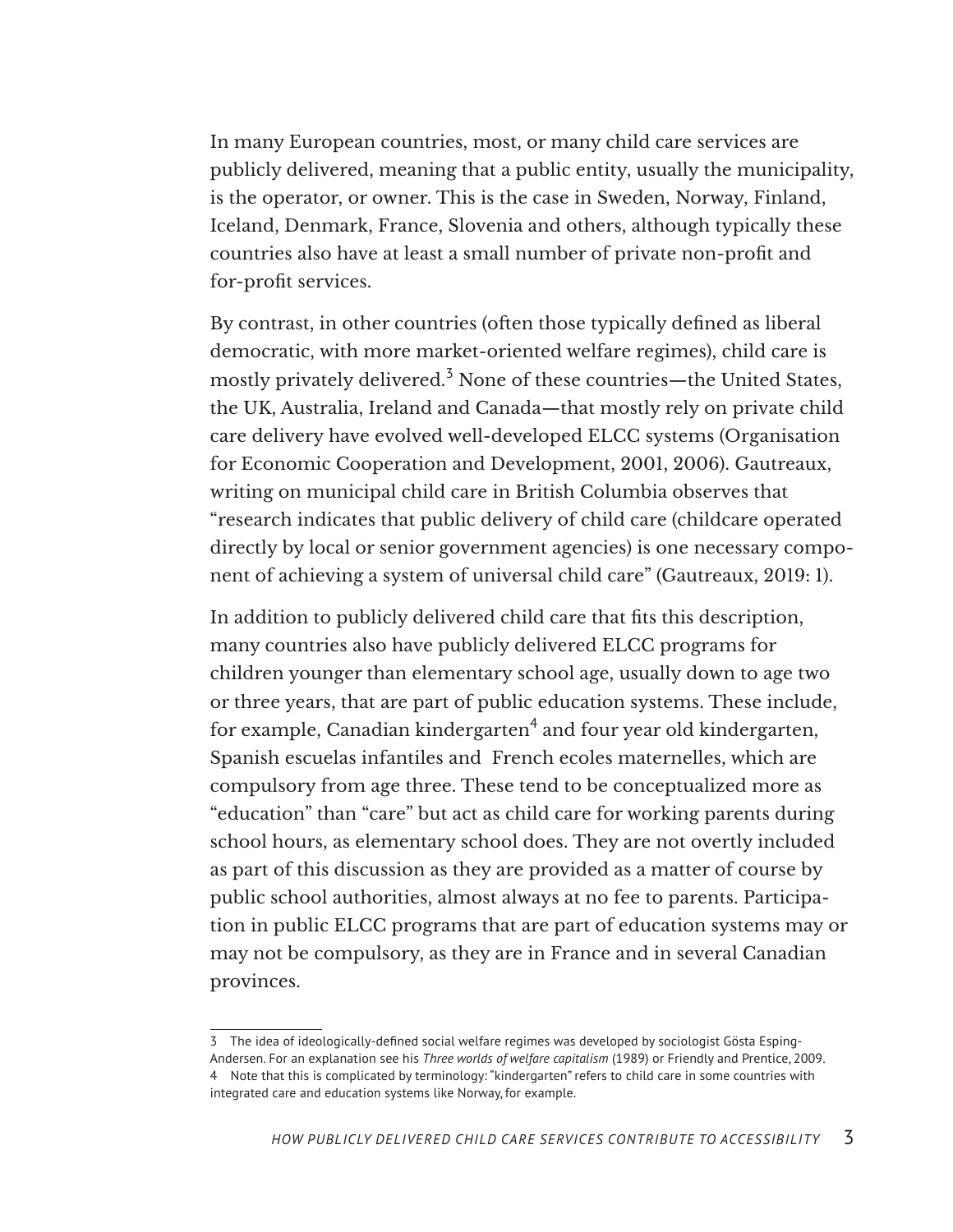## **What's the context?**

A number of ECEC policy specialists have commented on the benefits of publicly delivered municipal child care. Swedish ECEC expert Barbara Martin Korpi has described how municipal child care delivery was a key factor in the rapid growth of child care in Sweden beginning in the 1970s. Korpi also commented that publicly delivered child care brought benefits to Swedish municipalities, as the availability of quality child care strengthened the attractiveness as places to live for families (Korpi, 2007).

In an exploratory study, European ECEC scholars Mathias Urban and Clara Rubiano considered the process, conception and effects of privatization in 14 countries in Europe, North and South America and Asia. Using detailed case studies, it begins with the "a privatisation trend that threatens to overshadow public ECEC". Urban and Rubiano's study addresses the impact of privatization on pragmatic aspects of ECEC provision like quality and the situation of the workforce, as well as philosophical issues such as the understanding of equity and social justice (Urban & Rubiano, 2014).

Another concept relevant to public provision of child care is "steering". Steering with regard to child care has been used by the OECD to mean linking planning and implementation more effectively than waiting for the market to respond. This can include initiating new services, addressing shifting age or cultural groups, addressing needs of hard-toserve populations/areas, such as parents working non-standard hours or rural communities.

Historically, public delivery of child care services has been relatively limited in Canada compared to many other countries, especially those in Europe. Although public child care has diminished dramatically in Ontario – once its most established provider – new interest in public child care has arisen in British Columbia. An analysis commissioned by the City of Vancouver to explore public child care delivery in British Columbia used interviews with municipal stakeholders to identify potential benefits as they perceived them, as well as challenges experienced.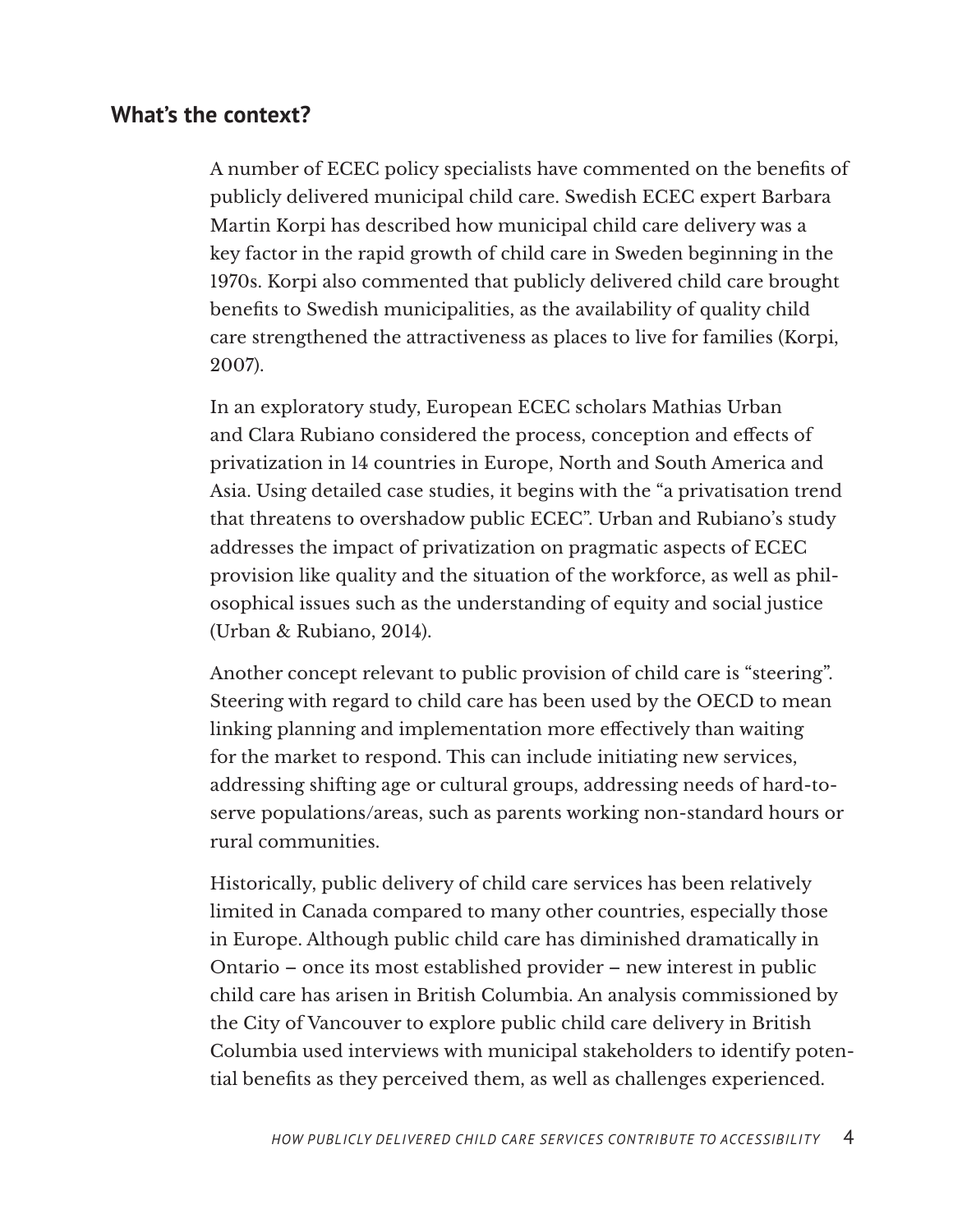Identified benefits of publicly delivered services included:

- Consistent, reliable services to the community;
- Increased provision of quality programs;
- Financial advantages;
- Greater control and ability to leverage space for community needs;
- Greater staff integration and collaboration;
- Better wages and working conditions for ECEs;
- Greater integration of ECEs into the public sector (Gautreaux, 2019).

According to Prentice, "when child care is conceived of as a public good rather than a market commodity, its close relationship to social capital and social inclusion become obvious" (2005: 18). She notes that the idea of municipally owned, operated and delivered child care programs would reinforce the idea that ELCC is a public good that is good for children, good for women, and good for the economy.

## **What's the current state?**

In five of Canada's provinces – Quebec, Ontario, Saskatchewan, Alberta and British Columbia – some child care services (a limited number except in Quebec) are operated by municipalities and school boards, both public entities.

## *Quebec*

 While Quebec child care services for children younger than school-age are all run by either private non-profit and for-profit operators, school authorities operate services for school-age children. School-age child care, which includes kindergarten-age children, is under the aegis of the Ministère de l'Éducationet de l'EnseignementSupérieur (MEES), not the Ministère de la Famille, which is responsible for child care for children 0-5 years. School authorities are required to provide school-age child care, charging a flat parent fee, when there is sufficient demand. Proportionately, Quebec has more child care for school-age children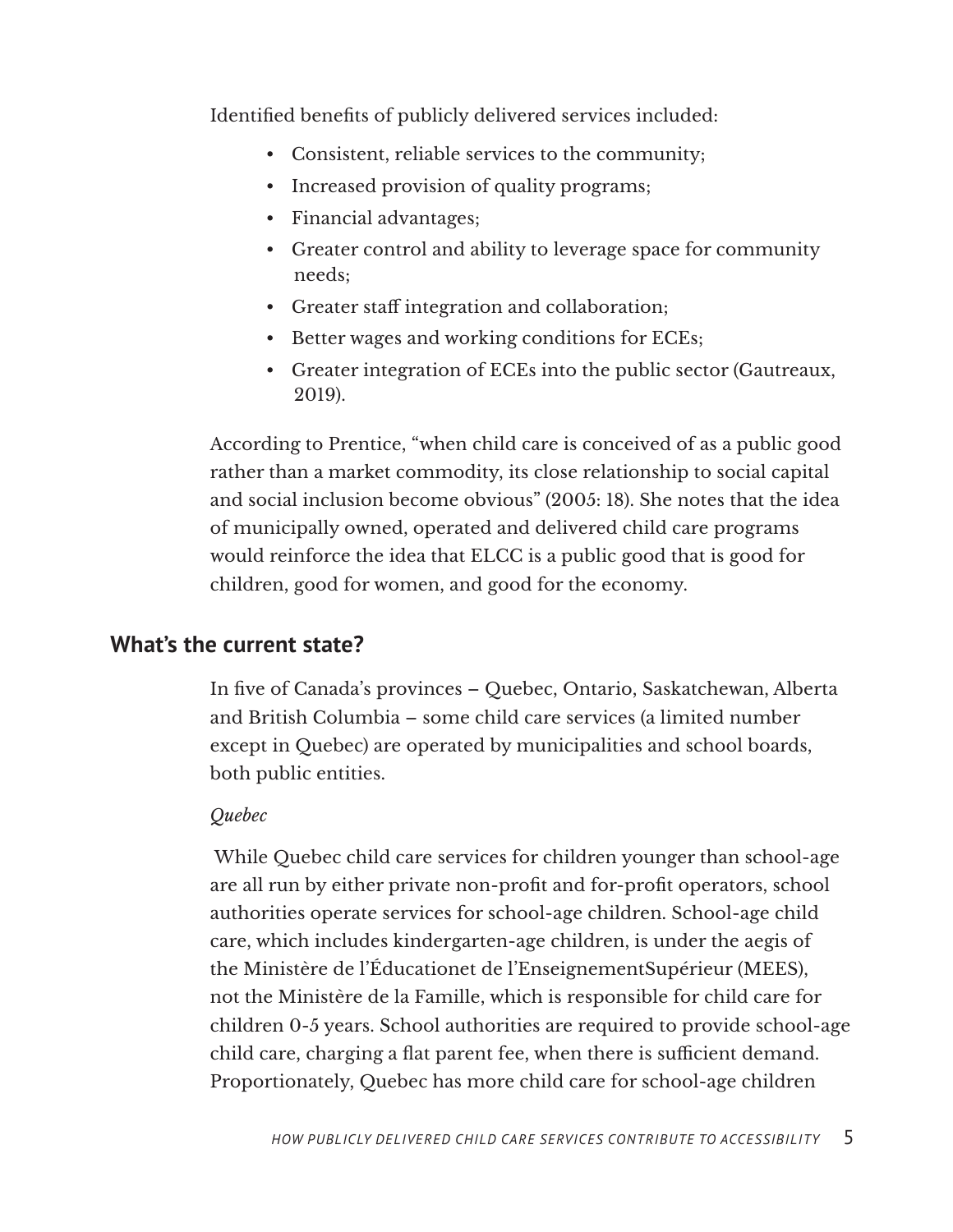than preschool-aged children, reporting more than 350,000 school-aged child care spaces in 2019 (Friendly et al., 2020).

#### *Ontario*

Public child care has been a key part of the child care picture in Ontario for more than 75 years, as many of the war-time day nurseries established during World War II in Ontario were operated by municipalities. When the war ended, and with it the first federal financial support for child care, many of these closed but a number of centres including some municipal centres were retained. In Toronto, the municipality operated most programs for preschool-age children while school boards were responsible for child care for older children. This participation by local government in the operation of child care programs was the first substantial publicly operated child care in Canada and was to play a significant role in future development of child care in Ontario. Initially supported through provincial/municipal cost-sharing, such funding as was available became federal/provincial/municipal with the coming of the federal Canada Assistance Plan<sup>5</sup> in 1966 (Friendly & Prentice, 2009).

|      | # of full and part time<br>centre spaces | % of total full and<br>part time centre spaces |
|------|------------------------------------------|------------------------------------------------|
| 1998 | 18,143                                   | 12.0                                           |
| 2010 | 10,230                                   | 4.0                                            |
| 2012 | 7,192                                    | 3.0                                            |
| 2016 | 5,305                                    | 1.4                                            |
| 2019 | 5,508                                    | 1.2                                            |
|      |                                          |                                                |

FIGURE 1 Municipally operated full and part time child care centre spaces in Ontario 1998 - 2019

Data source: *Early childhood education and care in Canada,* 1998, 2010, 2012, 2016, 2019. These data were unavailable for all years. (All ECEC in Canada [publications](https://childcarecanada.org/publications/ecec-in-canada))

> Municipal child care in Ontario as recently as 1998 represented as much 18% of the province's supply of centre spaces. As Figure 1 shows, this has diminished substantially, as provincial funds to some municipalities

<sup>5</sup> The Canada Assistance Plan supported social welfare and preventative social service programs across Canada including child care through 50-50 federal/provincial cost sharing. It was ended in 1996 and replaced by a federal block funded, the Canada Health and Social Transfer, now the Canada Social Transfer.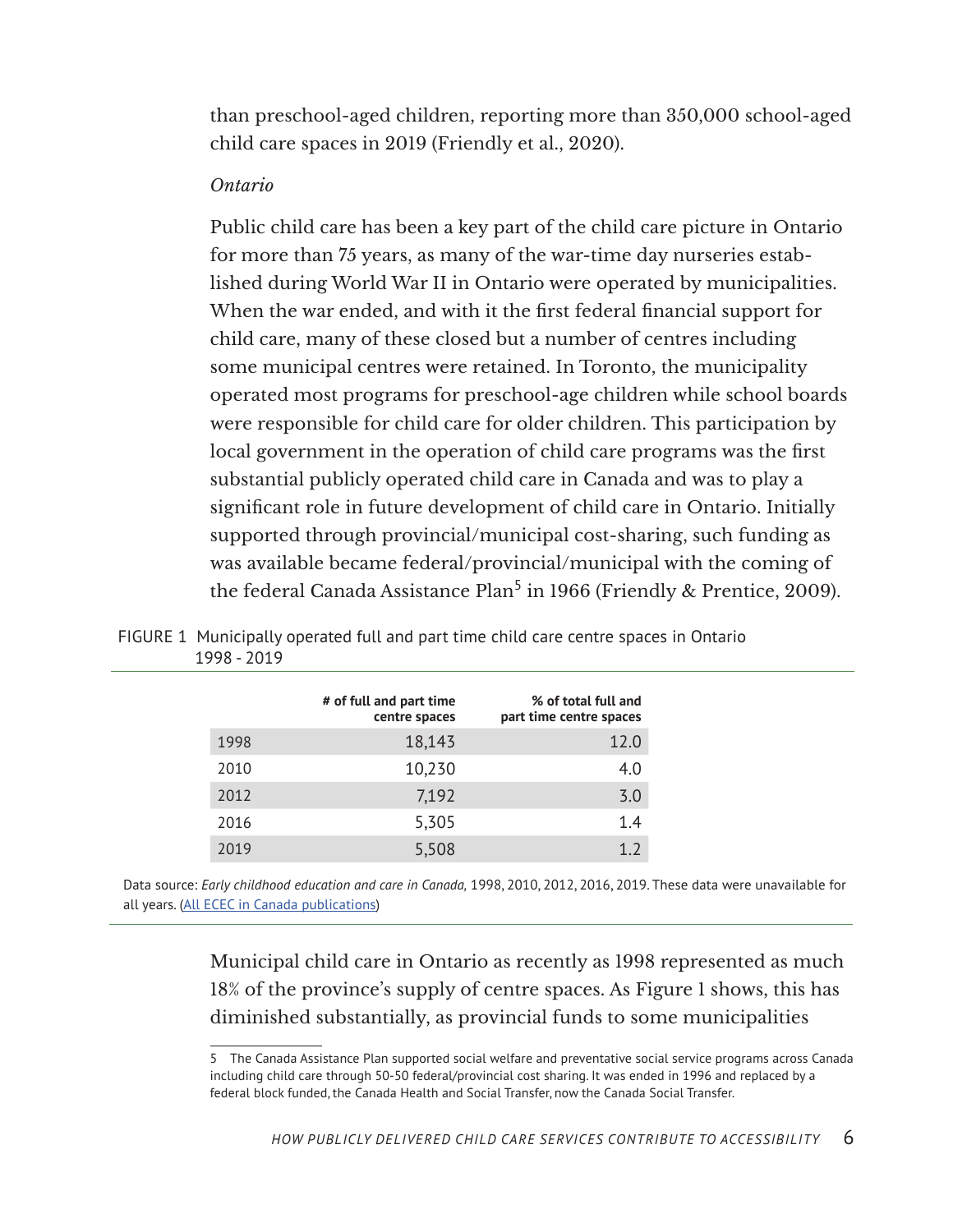were cut through "modernizing" the funding formula. Most recently, in 2021, Waterloo Regional Council closed its five well-regarded municipal child care centres.

#### *Saskatchewan*

In Saskatchewan, which has the lowest child care coverage in Canada on a per child capita basis, a number of municipalities have chosen to offer municipally connected child care on a voluntary basis. A survey of 12 centres<sup>6</sup> identified as municipally connected or delivered by the provincial government found that of the 12 centres, three are operated directly by the municipality in that the municipality is the license holder and employer of the child care staff. These are located in the small rural centres of the Village of Vibank, the Town of Carnduff, and the Village of Hazlet, each with a population of no more than 1,100. All three of these centres were developed with the support of the local municipal government. In 2019, the Saskatchewan government reported that 116 child care spaces were municipally operated (Friendly et al, 2020). The other eight municipally connected centres are operated as non-profit organizations guided by a board of directors which holds the license and employs the staff.

#### *Alberta*

At one time, Alberta had a substantial publicly delivered child care sector. In the mid 1970s, Edmonton, Calgary, Medicine Hat, Red Deer and Grande Prairie, and some smaller municipalities operated 66 child care centres as well as home child care (Langford, 2011). By the mid 1990s, a variety of provincial and federal funding and policy changes had led to the demise of almost all Alberta's municipal child centres.<sup>7</sup> Although four other municipal governments—[Beaumont](https://www.beaumont.ab.ca/226/Child-Care-Services), [Jasper,](https://www.jasper-alberta.com/2173/Childcare-Services) Drayton Valley and the [Municipal District of Opportunity](https://www.mdopportunity.ab.ca/p/child-care), a large remote area in central northern Alberta which is predominantly Indigenous —now support and/or operate child care centres, they no longer provide a critical mass of centres in Alberta as they once did. (A "spotlight" on

<sup>6</sup> All 12 centres are in small rural municipalities.

<sup>7</sup> Including the replacement of the cost-shared Canada Assistance Plan with the block fund Canada Health and Social Transfer.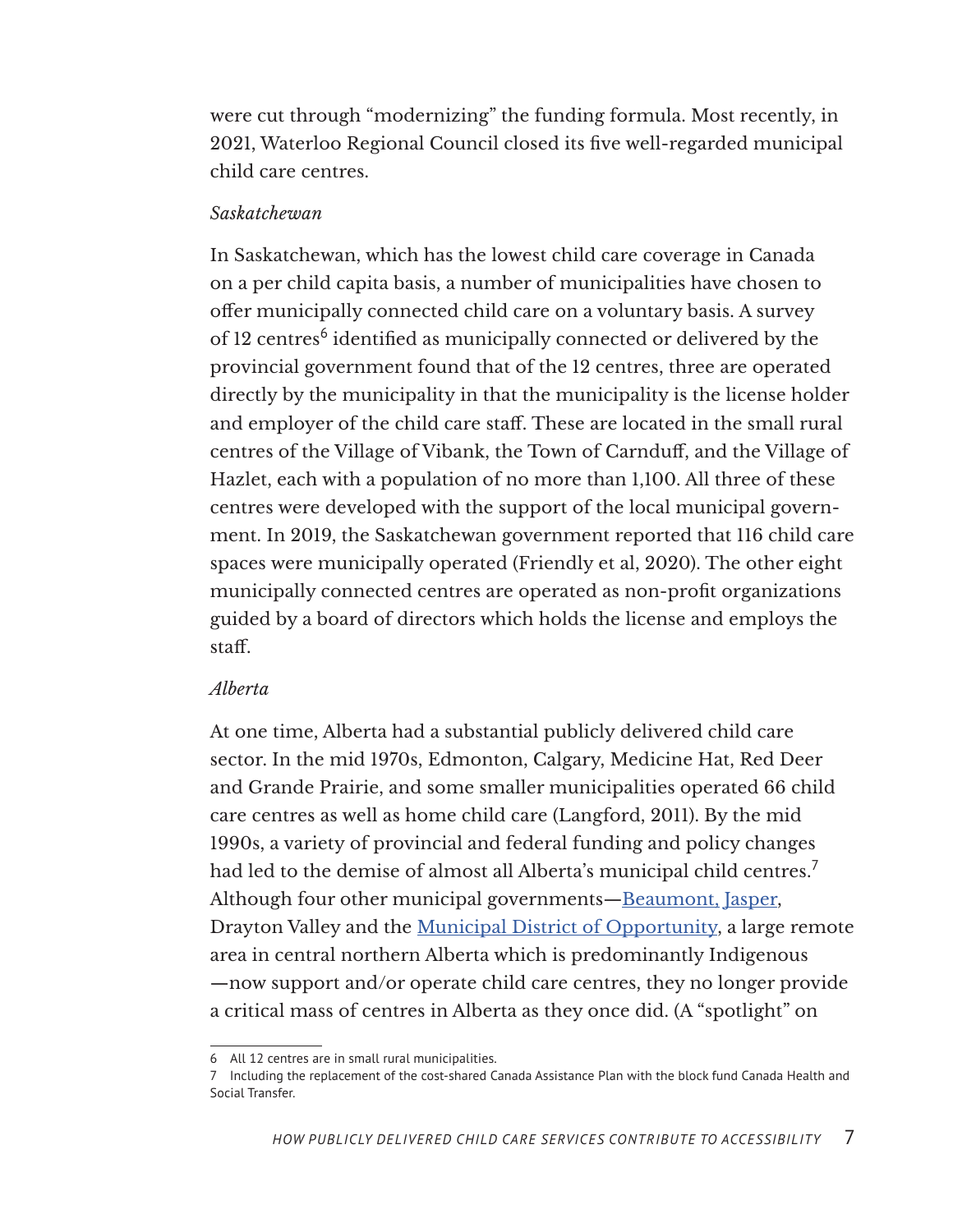Drayton Valley's municipally operated child care is provided at the end of this paper).

#### *British Columbia*

British Columbia does not have the same long historic experience with public child care that Ontario and Alberta have; publicly operated child care is a relatively recent development in the province. In a report for the City of Vancouver, Michelle Gautreaux described it as "small but impactful component of the childcare landscape" (Gautreaux, 2019: 1). Currently in BC, publicly delivered child care is provided by municipalities, municipal parks and recreation departments and school boards.

Among the municipalities offering public child care are several urban-suburban communities and several rural communities of different types. Six of these provided full day or close to full day child care, six provide part day preschools and five offer school-age child care; several offer multiple child care services. Most are located in public buildings. The programs provide from 16 spaces to more than the 1,000 spaces provided in Surrey, in the Lower Mainland (Gautreaux, 2019).

A current provincial initiative in collaboration with the Union of British Columbia Municipalities (UBCM) that has motivated local planning and municipal needs assessments encourages local public delivery of services.

## **Spotlight on publicly delivered child care across Canada**

#### **Alberta: Drayton Valley Early Childhood Development Centre**

Drayton Valley in central Alberta with a population of 7,000 had identified lack of quality child care as a barrier to attracting oil sands workers in 2006. A plan was developed by an outside organization that recommended the town establish a publicly delivered child care facility to address the need. Funding through a loan and capital funds from the Alberta government allowed an 88 space purpose built centre to be built in 2009.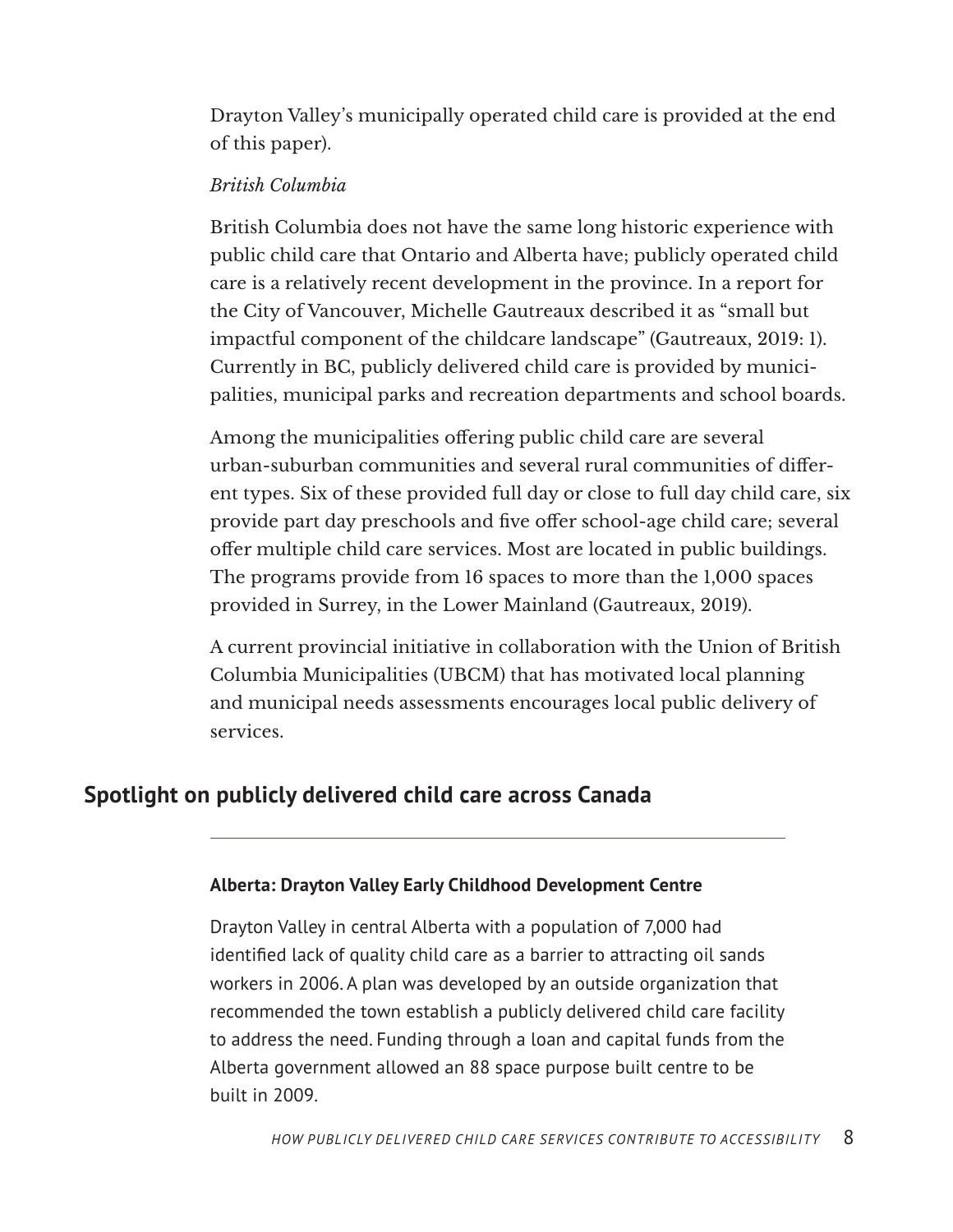Today it provides child care for children from 1-12 years of age. Staff are employees of the town. They are paid at union rates, though they are not unionized. Most of the staff meet Alberta maximum qualification requirements (Child Development Supervisor).

Drayton Valley does not experience the recruitment and retention of qualified staff challenges facing many other centres. Prior to becoming an ELCC site, the town contributed approximately \$200,000/year to keep the fees affordable for parents while ensuring good wages and benefits for staff. The centre works in close collaboration with the elementary school, and until the 2020 funding cuts for children with disabilities, served a number of PUF-eligible children in the child care centre. The centre freely shares all the operating policies, procedures and related documentation with other centres and when a new centre is being developed in the region, the licensing officer has often asked the centre manager to provide support, advice and mentorship to the new operation. The support of the municipality has helped ensure a stable and well qualified workforce to deliver quality care, and the financial security to remain operational in the current environment of provincial cuts and the challenges of COVID-19.

#### **Ontario: City of Toronto**

Toronto Children's Services, a department of the City of Toronto, currently operates and delivers child care at more than 50 municipal centres throughout the City. Toronto also directly operates a family child care agency which works with several hundred regulated family child care homes across Toronto.

Toronto's municipally operated services are located mostly in areas deemed to be "high need" and are likely to include child care for infants and toddlers and children with special needs. Centres are generally open from 7:00 a.m. to 6:00 p.m.

The City has a commitment to investing public money in public social services. Although the City holds the license to operate and deliver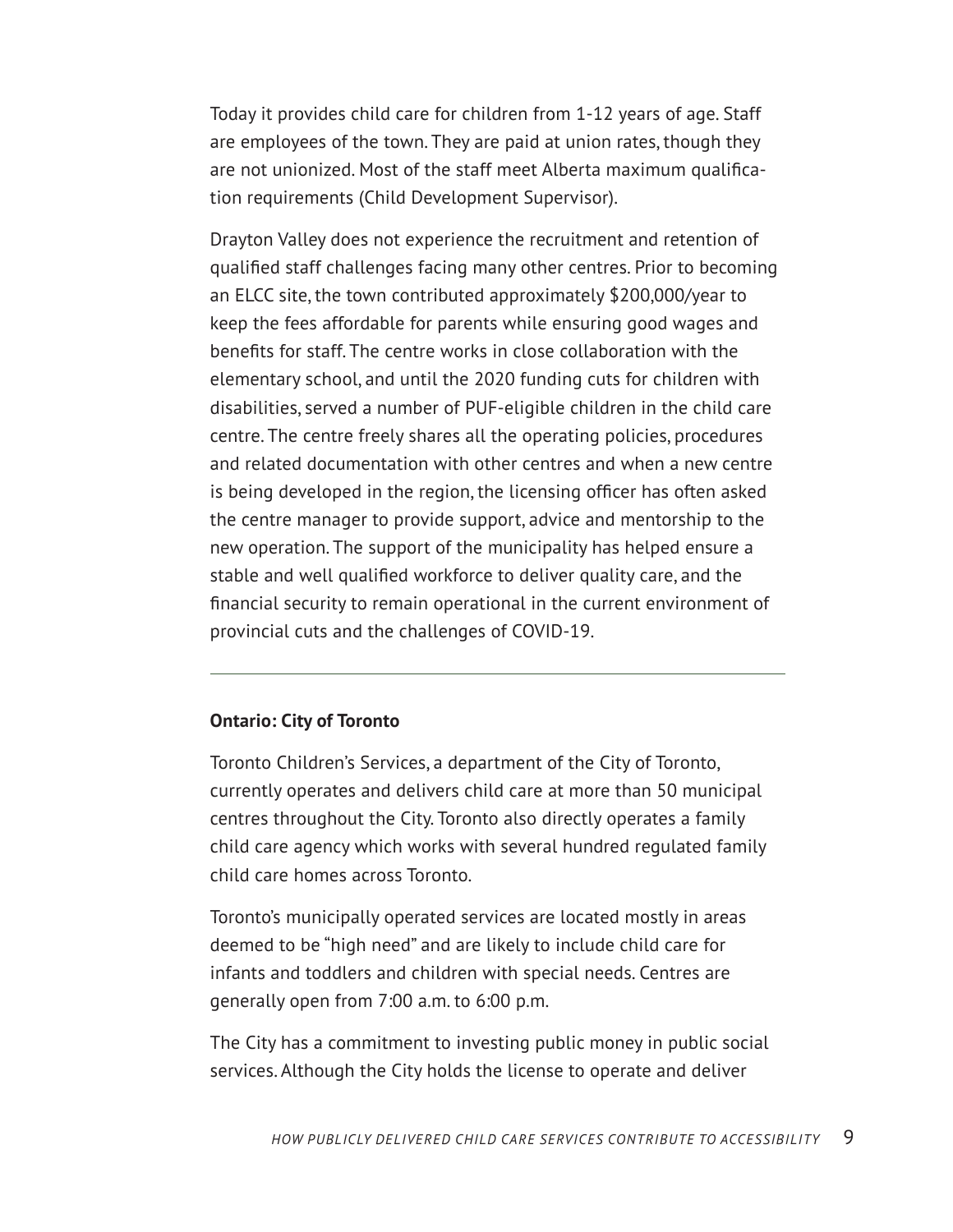services at the more than 50 centres, the centres are not always in municipally owned spaces.

## **Ontario school boards: Region of Waterloo, City of Ottawa and City of Toronto**

The Waterloo Region District School Board (WRDSB) currently operates and delivers before and after school programs for children in Junior Kindergarten to Grade 2. The Extended Day program is an optional, fee-based program led by early childhood educators using fully equipped kindergarten classrooms. The program is operated and delivered by Waterloo Region District School Board – not a third party provider.

The Ottawa-Carlton District School Board (OCDSB) operates Extended Day Programs before and after school at 65 schools in the district. Additional Extended Day Programs in this school board are run by licensed third party providers.

The Toronto District School Board (TDSB) directly operates Extended Day Programs at 16 schools in TDSB for children in kindergarten through Grade 6 before and after school. These programs are delivered by TDSB staff, including a Designated Early Childhood Educator, and operate in accordance with the *Education Act*.

## **Conclusion**

Publicly delivered child care provides the majority of child care provision in many countries. Indeed, most of the countries with accessible, quality child care that is responsive to parents' and childrens' needs mostly rely on public services to deliver their child care supply. Practically, public child care can enhance the supply of child care services relatively easily because local governments have the planning and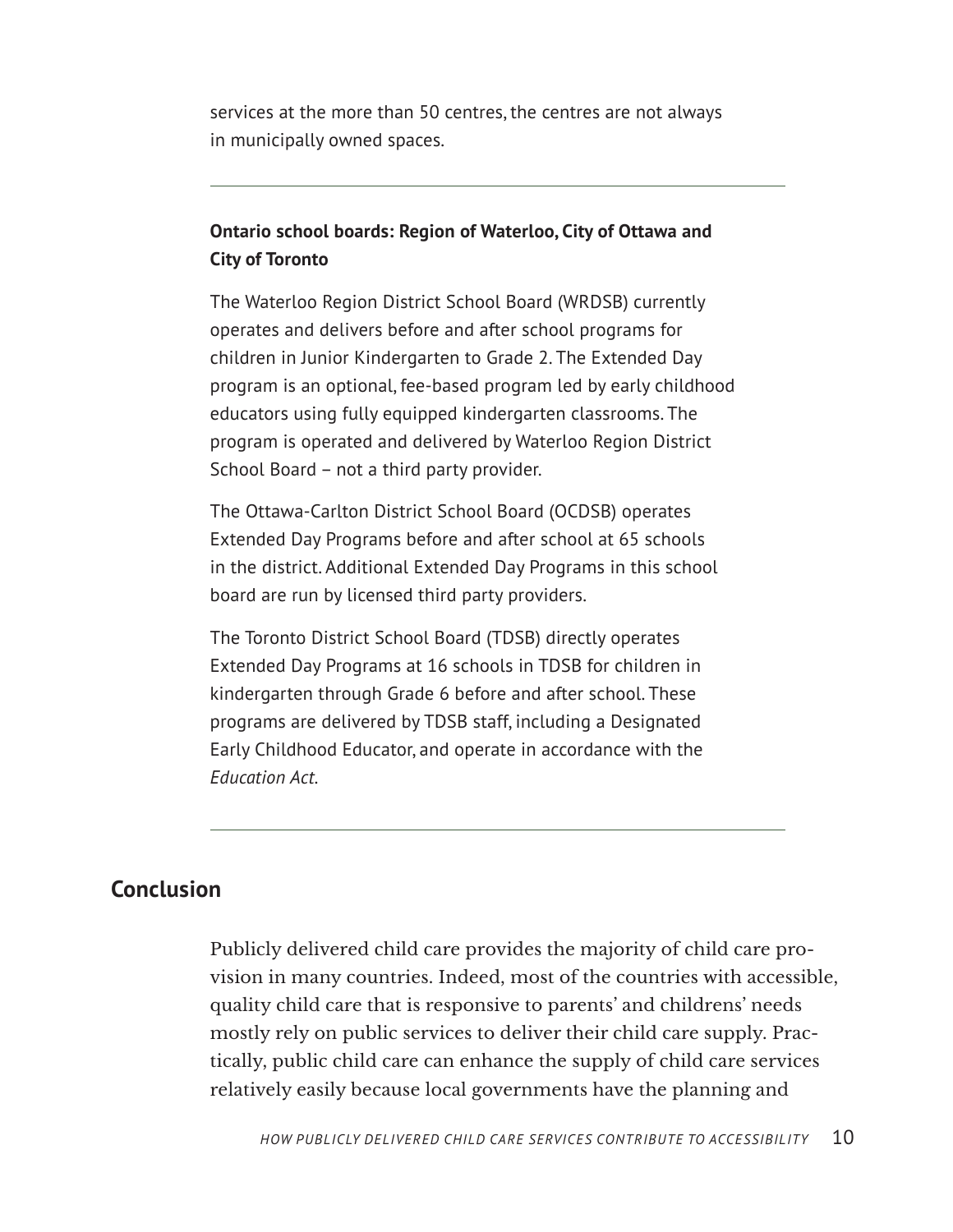administrative tools to respond quickly. As they operate at the local level in a democratic mode, they are usually practiced at involving and responding to local residents such as parents.

In Canada, public child care services, although not numerous, operate in a number of provinces using a variety of models. As Canadian governments begin the sizeable task of building a universal, cross-Canada child care system, these successful models can be adapted to additional jurisdictions and communities.

Canada's historic project of building a child care system that began with the 2021 federal budget has embraced the idea that child care is an essential part of the social infrastructure and should be accessible to all members of the community. This is consistent with envisioning child care as a public service and beginning to consider public child care services as a key component of the expansion needed to create the new child care system.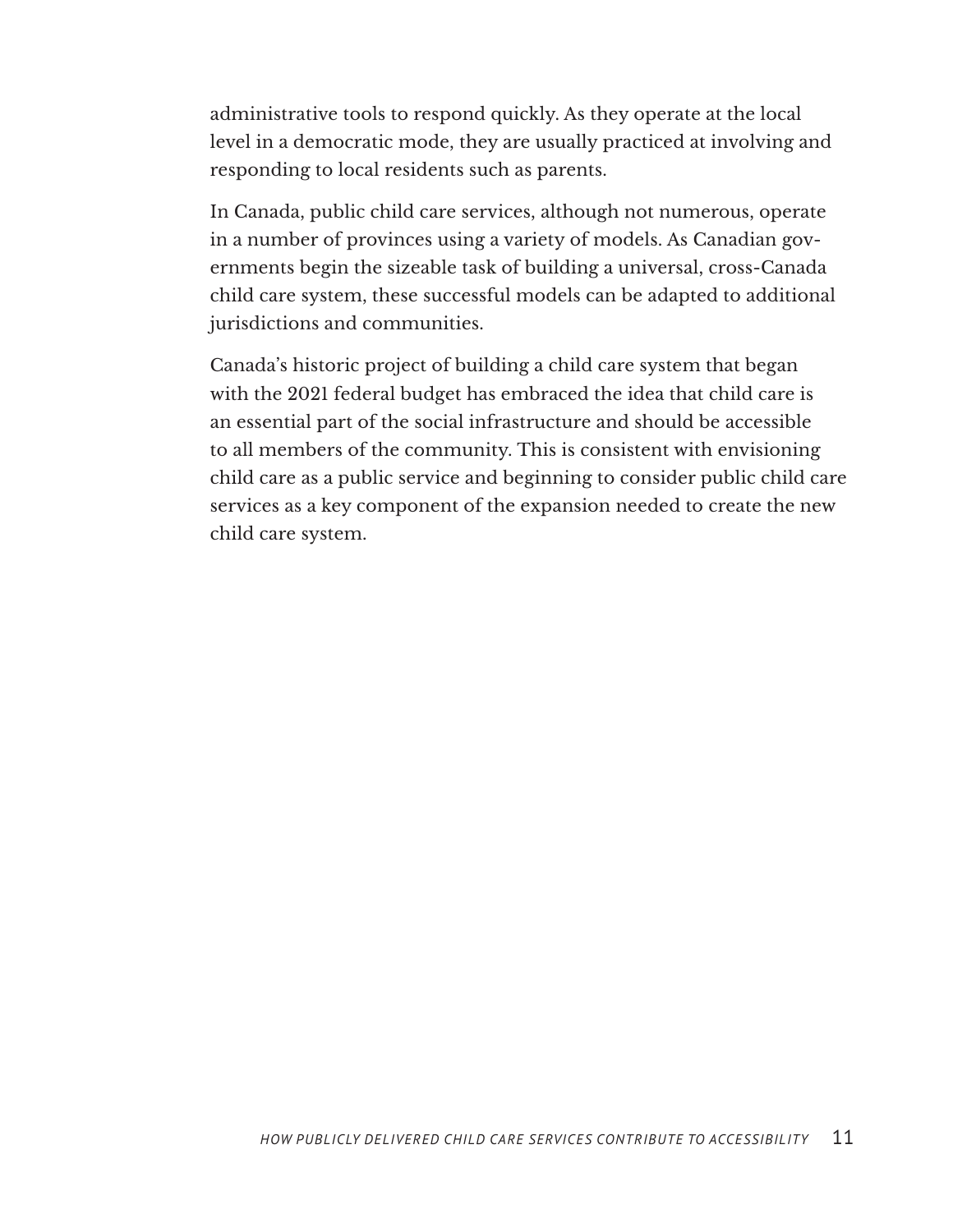#### **References**

- Friendly, M., (2015). *Presentation to City of Thunder Bay Child Care Task Force* [PowerPoint slides].
- Friendly, M., Feltham, L.E., Mohamed, S.S., Nguyen, N.T., Vickerson, R.F., & Forer, B. (2020). *Early childhood education and care in Canada 2019. Childcare Resource and Research Unit*. [https://childcarecanada.org/publications/](https://childcarecanada.org/publications/ecec-canada/20/12/early-childhood-education-and-care-canada-2019) [ecec-canada/20/12/early-childhood-education-and-care-canada-2019](https://childcarecanada.org/publications/ecec-canada/20/12/early-childhood-education-and-care-canada-2019)
- Friendly, M., & Prentice, S. (2009). *About Canada: Childcare*. Fernwood Publishing.
- Gautreaux, M. (2019). *Public childcare delivery: Learning from BC local government agencies*. City of Vancouver. [https://sustain.ubc.ca/about/resources/pub](https://sustain.ubc.ca/about/resources/public-childcare-delivery-learning-bc-local-government-agencies)[lic-childcare-delivery-learning-bc-local-government-agencies](https://sustain.ubc.ca/about/resources/public-childcare-delivery-learning-bc-local-government-agencies)
- Korpi, B. (2007). *The politics of pre-school: Intentions and decisions underlying the emergence and growth of the Swedish preschool*. Ministry of Education and Research. [https://www.government.se/information-material/2007/10/](https://www.government.se/information-material/2007/10/the-politics-of-pre-school---intentions-and-decisions-underlying-the-emergence-and-growth-of-the-swedish-pre-school-/) [the-politics-of-pre-school---intentions-and-decisions-underlying-the](https://www.government.se/information-material/2007/10/the-politics-of-pre-school---intentions-and-decisions-underlying-the-emergence-and-growth-of-the-swedish-pre-school-/)[emergence-and-growth-of-the-swedish-pre-school-/](https://www.government.se/information-material/2007/10/the-politics-of-pre-school---intentions-and-decisions-underlying-the-emergence-and-growth-of-the-swedish-pre-school-/)
- Langford, T. (2011). *Alberta's daycare controversy: From 1908 to 2009--and Beyond*. Athabasca University Press. [https://www.aupress.ca/books/120182-alber](https://www.aupress.ca/books/120182-albertas-day-care-controversy/)[tas-day-care-controversy/](https://www.aupress.ca/books/120182-albertas-day-care-controversy/)
- Prentice, S. (2005). *For-profit child care: Past, present and future*. Childcare Resource and Research Unit. [https://www.childcarecanada.org/sites/default/files/](https://www.childcarecanada.org/sites/default/files/op21.pdf) [op21.pdf](https://www.childcarecanada.org/sites/default/files/op21.pdf)
- Organisation for Economic Co-operation and Development. (2001). *Starting strong: Early childhood education and care*. OECD Publishing. [https://www.](https://www.oecd-ilibrary.org/education/starting-strong_9789264192829-en) [oecd-ilibrary.org/education/starting-strong\\_9789264192829-en](https://www.oecd-ilibrary.org/education/starting-strong_9789264192829-en)
- Organisation for Economic Co-operation and Development. (2006). *Starting strong II: Early childhood education and care*. OECD Publishing. [https://www.](https://www.oecd-ilibrary.org/education/starting-strong-ii_9789264035461-en) [oecd-ilibrary.org/education/starting-strong-ii\\_9789264035461-en](https://www.oecd-ilibrary.org/education/starting-strong-ii_9789264035461-en)
- Urban, M & Rubiano C. I. (2014). Privatisation in early childhood education (PECE). *Education International*. [https://issuu.com/educationinternational/](https://issuu.com/educationinternational/docs/ei2015_privationece_en_final) [docs/ei2015\\_privationece\\_en\\_final](https://issuu.com/educationinternational/docs/ei2015_privationece_en_final)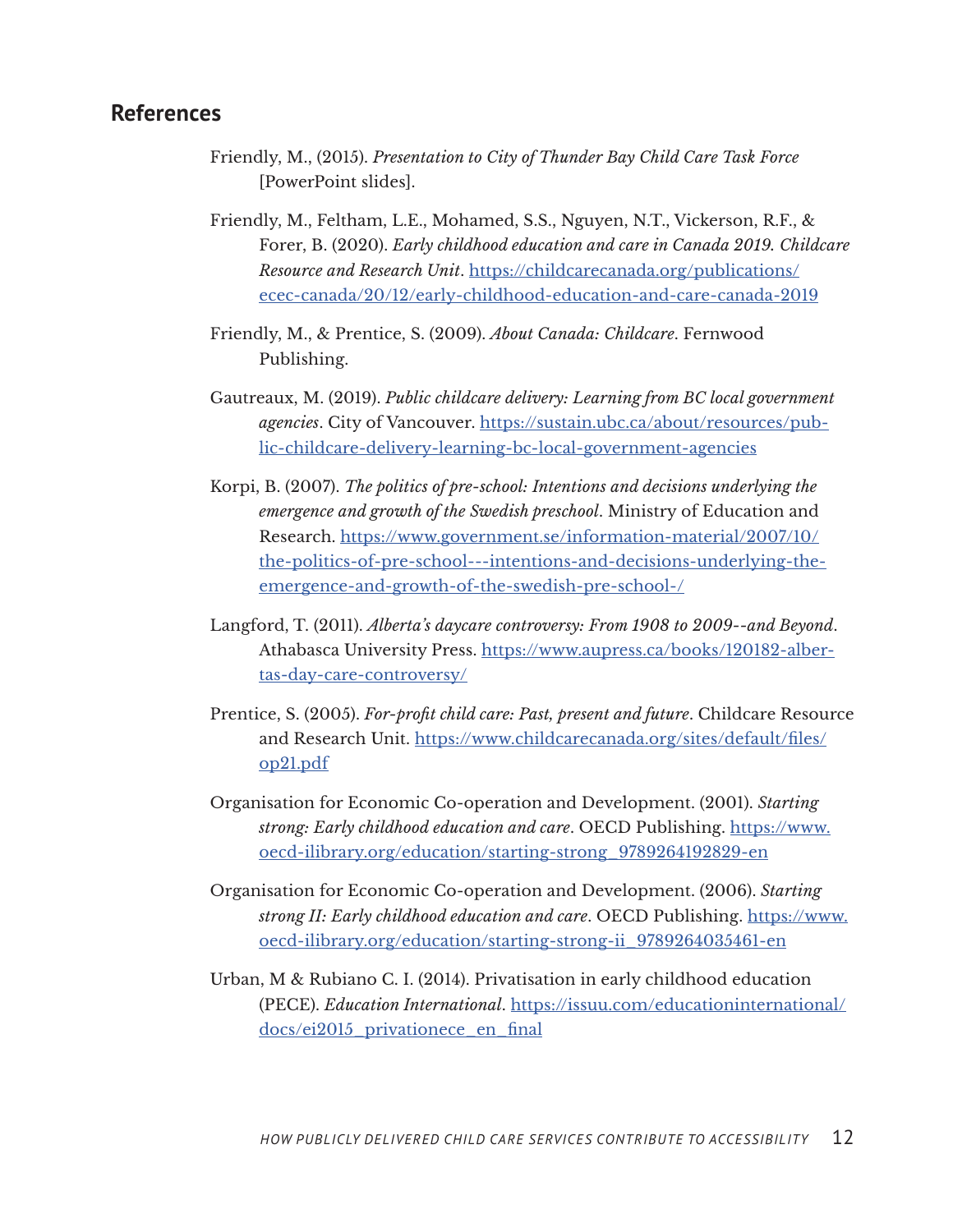

#### **[childcarecanada.org](https://childcarecanada.org)**

Childcare Resource and Research Unit. January 2022. ISBN: 978-1-896051-77-2

## **Library and Archives Canada Cataloguing in Publication**

*Moving from private to public processes: A series on creating child care in Canada*

1. Child care services—government policy—Canada; 2. Early childhood education—government policy—Canada; 3. Friendly, Martha; 4. Beach, Jane; 5. Vickerson, Rachel; 6. Mohamed, Sophia; 7. Rothman, Laurel; 8. Young, Carol Ann; 9. Childcare Resource and Research Unit.

This work is licensed under the Creative Commons Attribution-Non-Commercial-NoDerivatives 4.0 International (CC BY-NC-ND 4.0) License. To view a copy of this license, visit https://creativecommons. org/licenses/by-nc-nd/4.0/

This report is fully downloadable. Sections may be freely reproduced for educational, scholarly and not-for-profit purposes if they are limited in length and fully cited. Permission to reproduce longer sections or for commercial publications should be sought in writing from the Childcare Resource and Research Unit.

#### CITATION

Childcare Resource and Research Unit. (2022). How publicly delivered child care services contribute to accessibility. In Childcare Resource and Research Unit, *Moving from private to public processes: A series on creating child care in Canada*.